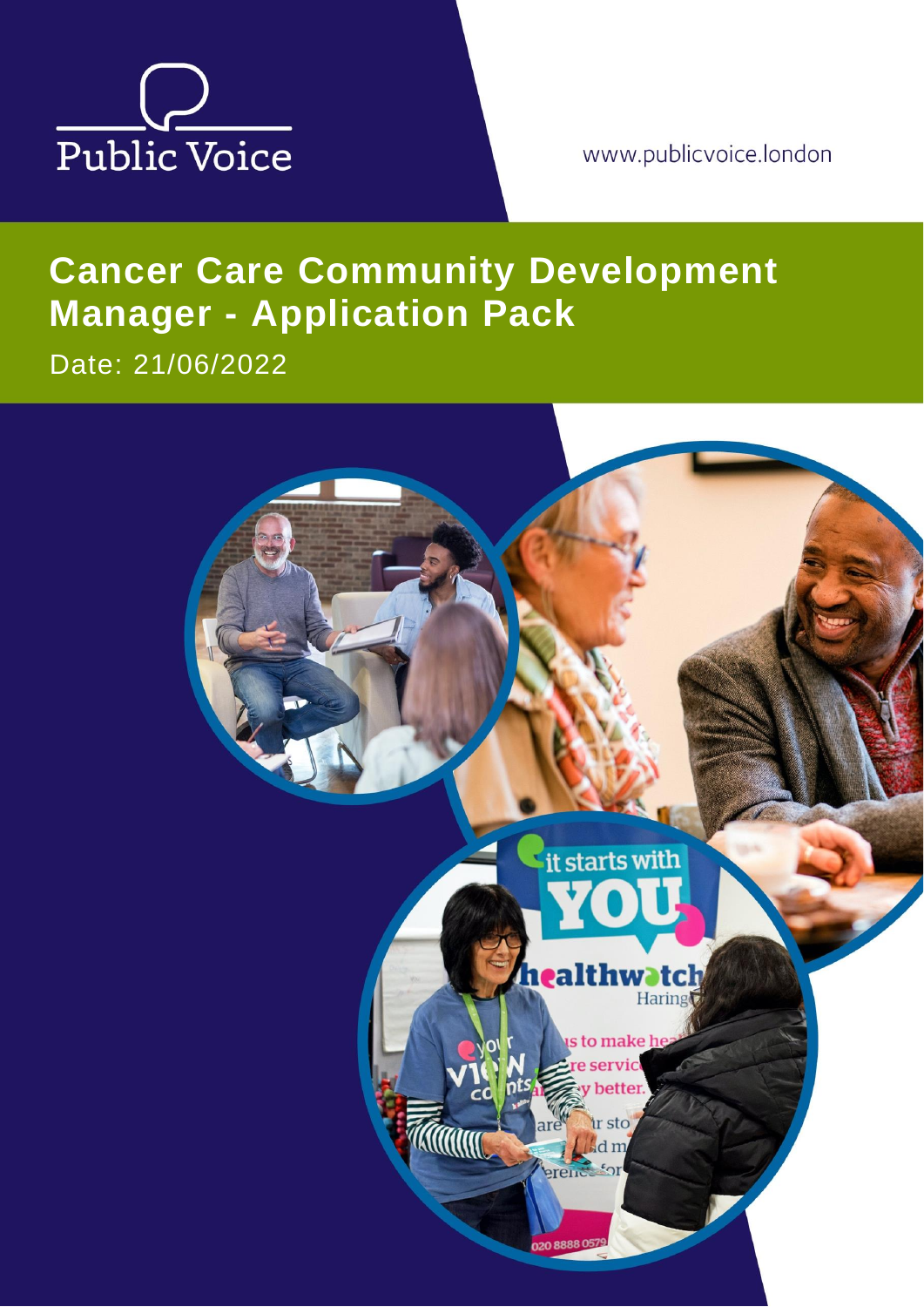| <b>Job Title:</b>       | <b>Cancer Care Community Development</b><br>Manager         |
|-------------------------|-------------------------------------------------------------|
| Salary:                 | NHS Band 7 £40,057 to £45,839<br>(+3% pension contribution) |
| <b>Working hours:</b>   | 30 per week                                                 |
| <b>Contract length:</b> | Fixed-term, 2 years                                         |
| <b>Reports to:</b>      | Programme Manager                                           |
| <b>Based:</b>           | London Borough of Haringey                                  |
|                         |                                                             |

## **What is Public Voice?**

Public Voice is a Community Interest Company (CIC) with a mission to improve neighbourhoods, the lives of the people who live in them and the public services they use.

We deliver a number of projects in Haringey and other London boroughs, including the statutory Healthwatch service in Haringey, Haringey Advice Partnership, as part of consortiums delivering information, advice and guidance, and Haringey Reach and Connect, a community navigation and support service for over 50s in Haringey, in partnership with Mind in Haringey and Wise Thoughts. We also manage a team of Social Prescribing Link Workers based in GP practices across Haringey, support Haringey's Joint Partnership Board, with several reference groups for adult social care users providing an interface between service users, the NHS and the Council, and provide advice and support for residents in the planning, regeneration and development of their homes and neighbourhoods through our Public Voice Neighbourhoods service.

We do this through community engagement, individual user engagement and community intervention, collecting the combined voices of citizens, gathering evidence and ultimately taking action to bring about positive change, now and in the future.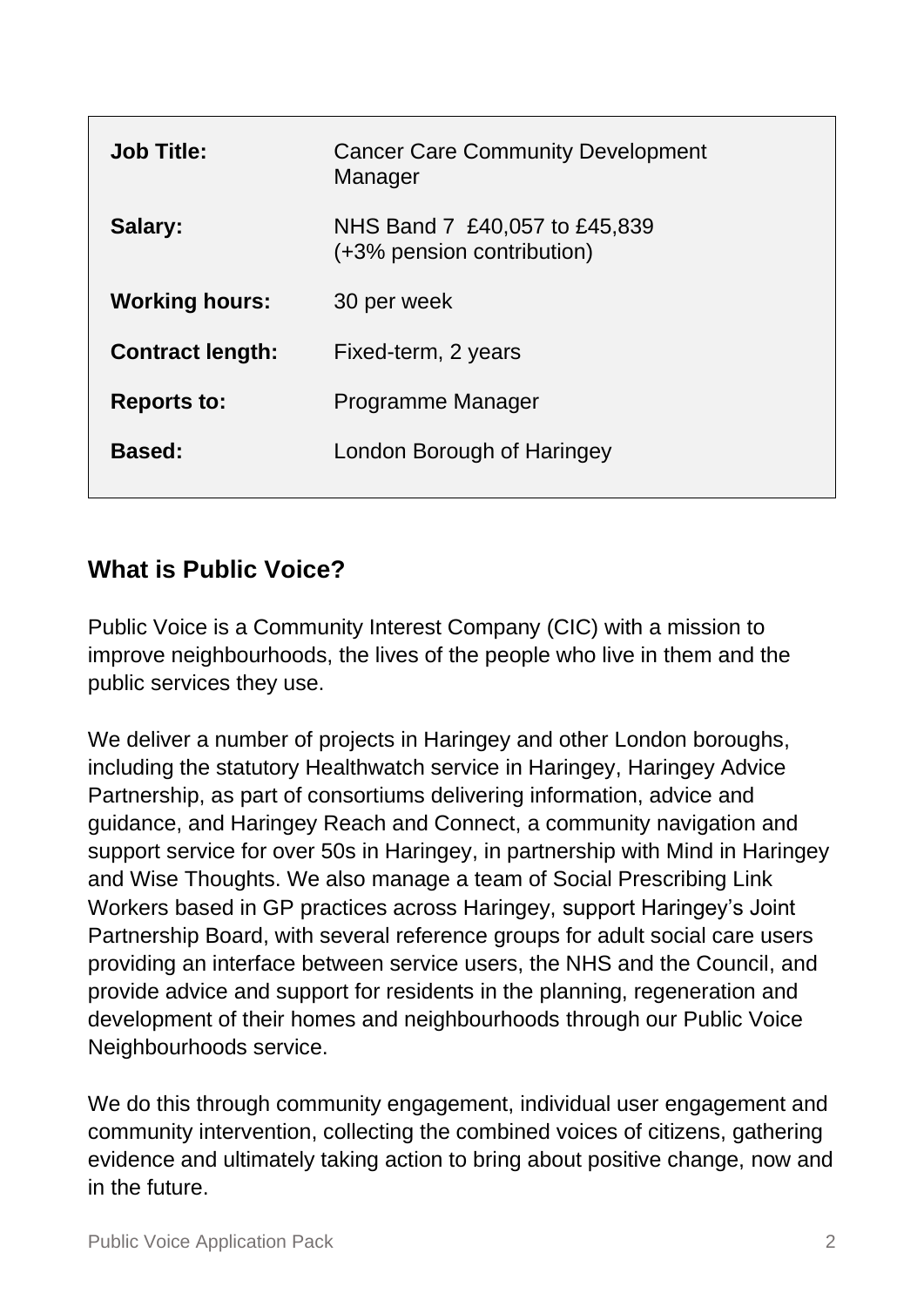## **Statement of intent on equality, diversity and inclusion**

Public Voice is an equal opportunities employer and an anti-discrimination, pro-diversity and inclusion organisation.

We aim to go beyond the narrow scope of legislative compliance and follow best practice, making equality, fairness and diversity a fundamental part of all our activities.

We want to make sure that everyone is treated fairly and with dignity and respect by challenging discrimination and removing barriers. We recognise the benefits of different values, abilities, and perspectives, and celebrating people's differences. This means promoting an environment that welcomes and values diverse backgrounds, thinking, skills and experience.

We positively welcome applications from candidates from Black, Asian and Minority Ethnic Communities and also welcome applications from disabled candidates.

We celebrate the diversity within our staff team who are representative of the diversity in our local communities and continually strive to provide equal access to all.

## **The Role**

Responsible for the successful management and leadership of all aspects relating to the Haringey Community Cancer Link Worker project. Deliver social prescribing support to individuals with cancer from deprived wards in Haringey.

Upskill those working in social prescribing in the provision of support to those living with and beyond cancer in Haringey.

Line management of one Cancer Link Worker, and recruit volunteers as appropriate to support the delivery of the project. Support staff in their professional development, developing individual training and work plans. Support the Steering Group to ensure there is appropriate governance for the project, and to support the engagement of key partners.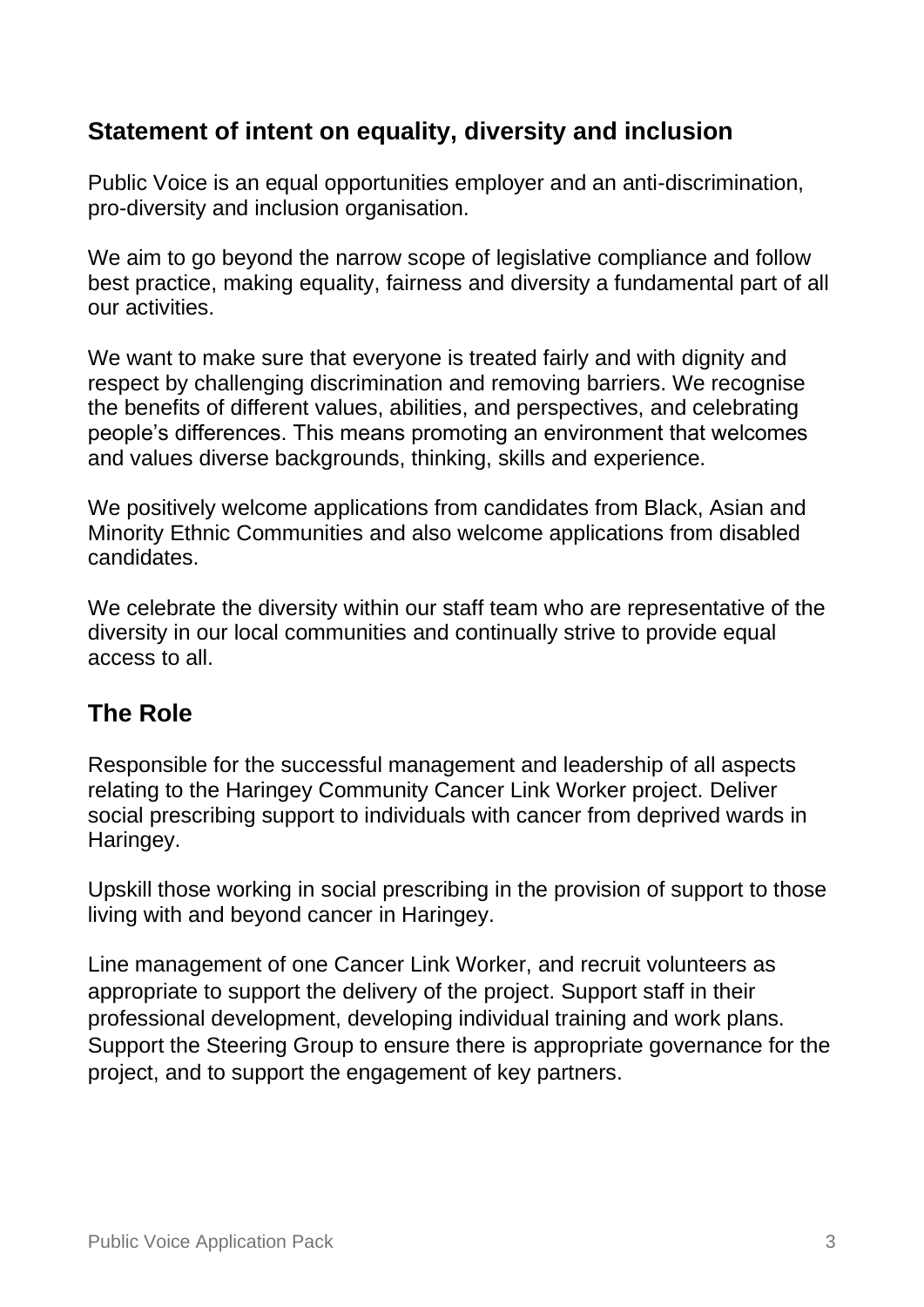# **About You**

We are looking for someone who has a degree and/or an appropriate professional qualification or equivalent (project management or health/nursing). Having relevant leadership/management experience, within the voluntary sector, NHS or in a similar environment.

Having a high standard of written and spoken English. You will need to have strong IT skills, able to use Microsoft Word, Excel, PowerPoint software to a high standard.

Able to work co-operatively with both clinical and non-clinical staff and to develop effective working relationships. Able to prioritise and work under pressure to strict deadlines.

You will need to have the ability to travel across the locality on a regular basis, including to visit people in their own homes, with experience of supporting people with long term conditions and/or cancer and their families in a related role. Showing empathy for people affected by cancer and able to deal with complex and difficult situations.

## **Job Summary**

#### **Job Purpose:**

- Responsible for the successful management and leadership of all aspects relating to the Haringey Community Cancer Link Worker project.
- Deliver social prescribing support to individuals with cancer from deprived wards in Haringey
- Upskill those working in social prescribing in the provision of support to those living with and beyond cancer in Haringey.

#### **Project Management**

- Develop and improve the existing Community Social Prescribing model and referral pathways to respond to local need and the changing needs of individuals with cancer
- Develop new and existing partnerships and agree working relationships across local Hospital Trusts, Primary Care, Voluntary and Community Sector Organisations (VCSOs), and other statutory services. Ensure integration with existing referral pathways.
- Support the Steering Group to ensure there is appropriate governance for the project, and to support the engagement of key partners.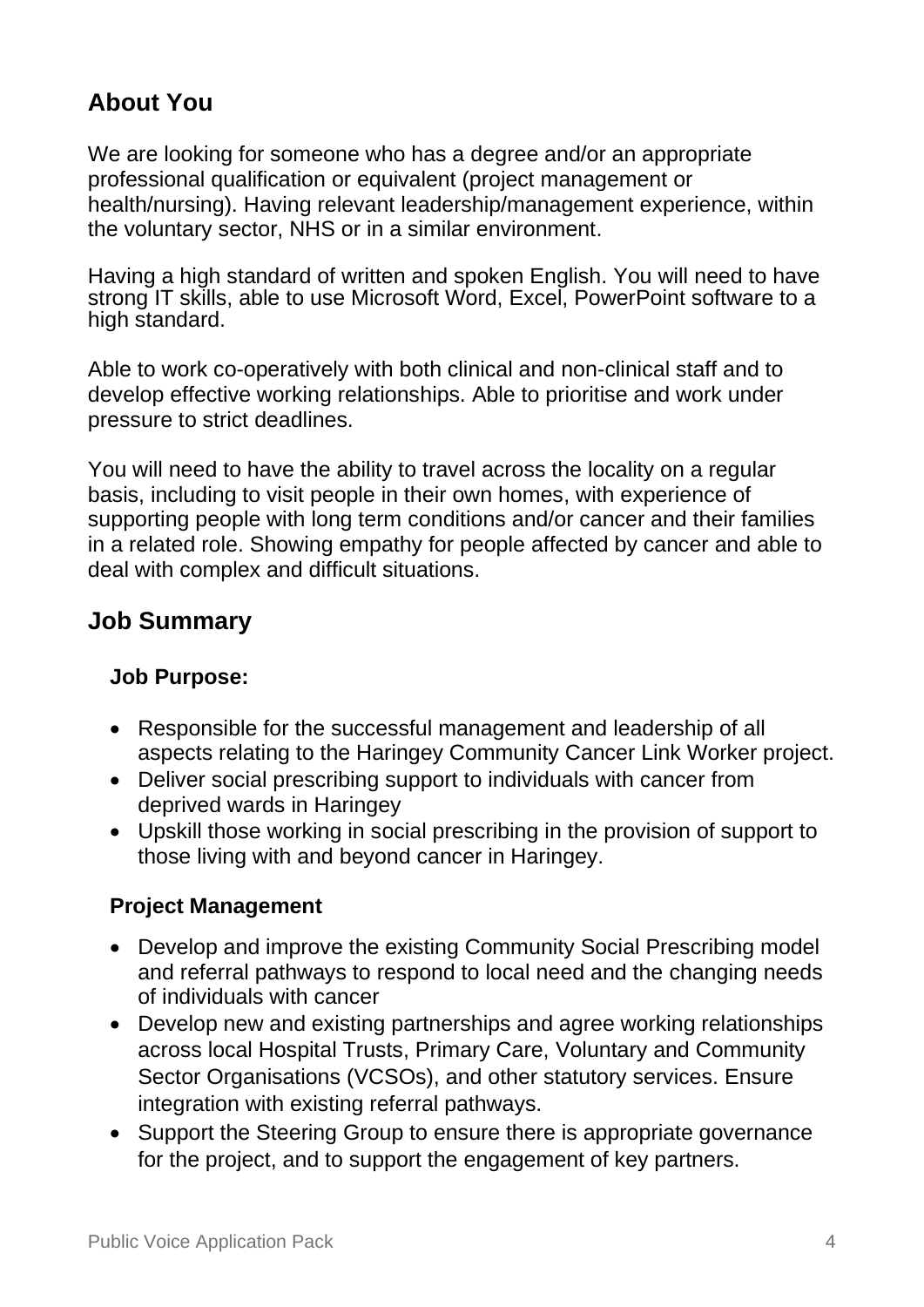- Develop and deliver a training package to support social prescribers to provide support, advice, signposting and referral, to people living with and beyond cancer and their families.
- Engage with VCS's and other relevant organisations to ensure their services are open to and supportive of people living with and beyond cancer and their families following referrals from Link social prescribers
- Ensure appropriate data sharing and patient confidentiality processes and procedures are in place and adhered to.
- Ensure the project is effective and efficient in its delivery and operations. Use appropriate project management tools to support this.
- Explore opportunities for future funding and growth. In particular, seek opportunities for ongoing sustainability of the service beyond the initial funding, evaluation opportunities, and growth within Haringey.

## **Clinical**

- Accept referrals for people with cancer who wish to benefit from community support,
- focusing on people who are isolated. This includes self-referrals and online enquiries.
- offering a personalised approach to include face to face meetings, home visits, telephone support as required
- Motivate, empower, and encourage people to take positive action to improve their health and wellbeing, by connecting with others, attending groups, promoting self-care, volunteering, accessing advice and information and support services. Set goals and develop plans with people to help them take control of their health and wellbeing.
- Work with people in a supportive, holistic way (using a Motivational Interview approach) to address what matters to them. For example, practical and psychological need, such as lack of transport, low confidence, and social isolation.
- Using the Charity Log CRM system and directory, support people to choose appropriate community activities to support their wellbeing, such as exercise groups, self-help groups, debt advice, community gardening, and Haringey Circle.
- Maintain regular, supportive contact to address issues as they arise and ensure people progress and achieve their goals.
- Ensure all necessary data and information about patients, users and volunteers is recorded accurately and confidentially on the CRM database with awareness of information governance best practice.
- Use recognised tools with patients to track improvements in their health and wellbeing, such as Warwick Edinburgh scale and Work with GP practices to review data on GP appointments and hospital admissions to track statistical improvements at practices.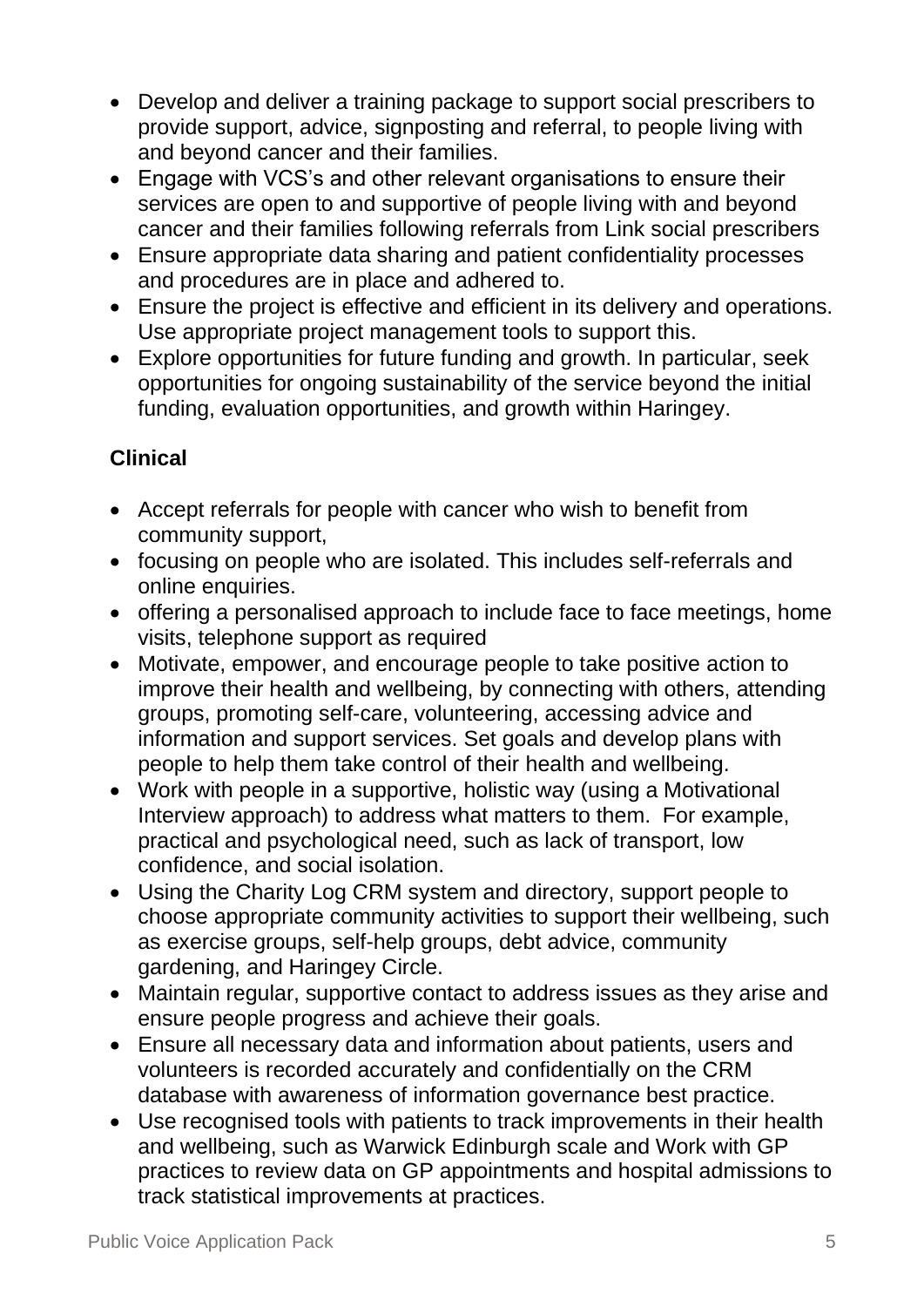- Engage with Patient Participation Groups, existing community groups, patients and staff to promote volunteer opportunities.
- Work closely with the locality Community Navigator team to benefit from the co-ordination of activities and link in with the wider service offer.

### **Staffing**

- Line management of one Cancer Link Worker, and recruit volunteers as appropriate to support the delivery of the project.
- Support staff in their professional development, developing individual training and work plans.

#### **Finance & Budgets**

- Support project budget management, including forecasting expenditure.
- Monitor and document income and expenditure according to Public Voice and procedure.

#### **Monitoring & Evaluation**

- Support the development of the monitoring and evaluation framework for the project, ensuring it is appropriate and effective.
- Prepare and submit reports to NCL CCG and other partners as required.
- Collect and evaluate relevant data and prepare information for wider dissemination highlighting outcomes of the project.

#### **Marketing & Promotion**

- Develop and deliver communication plans. This should include patients and the public, primary care professionals, other health care professionals, and other stakeholders.
- In collaboration with comms colleagues, prepare and deliver strategies and plans for the project that encompass a variety of modes including; press releases, social media, the website and attending community events.

#### **Generic Duties and Responsibilities**

- Adhere to policies and procedures concerning data protection and health and safety
- Be committed to the promotion of equality, diversity and inclusion for others, both colleagues and clients, and maintain an awareness of the equality and diversity protocol; to work to create and maintain a safe, supportive and welcoming environment where all people are treated with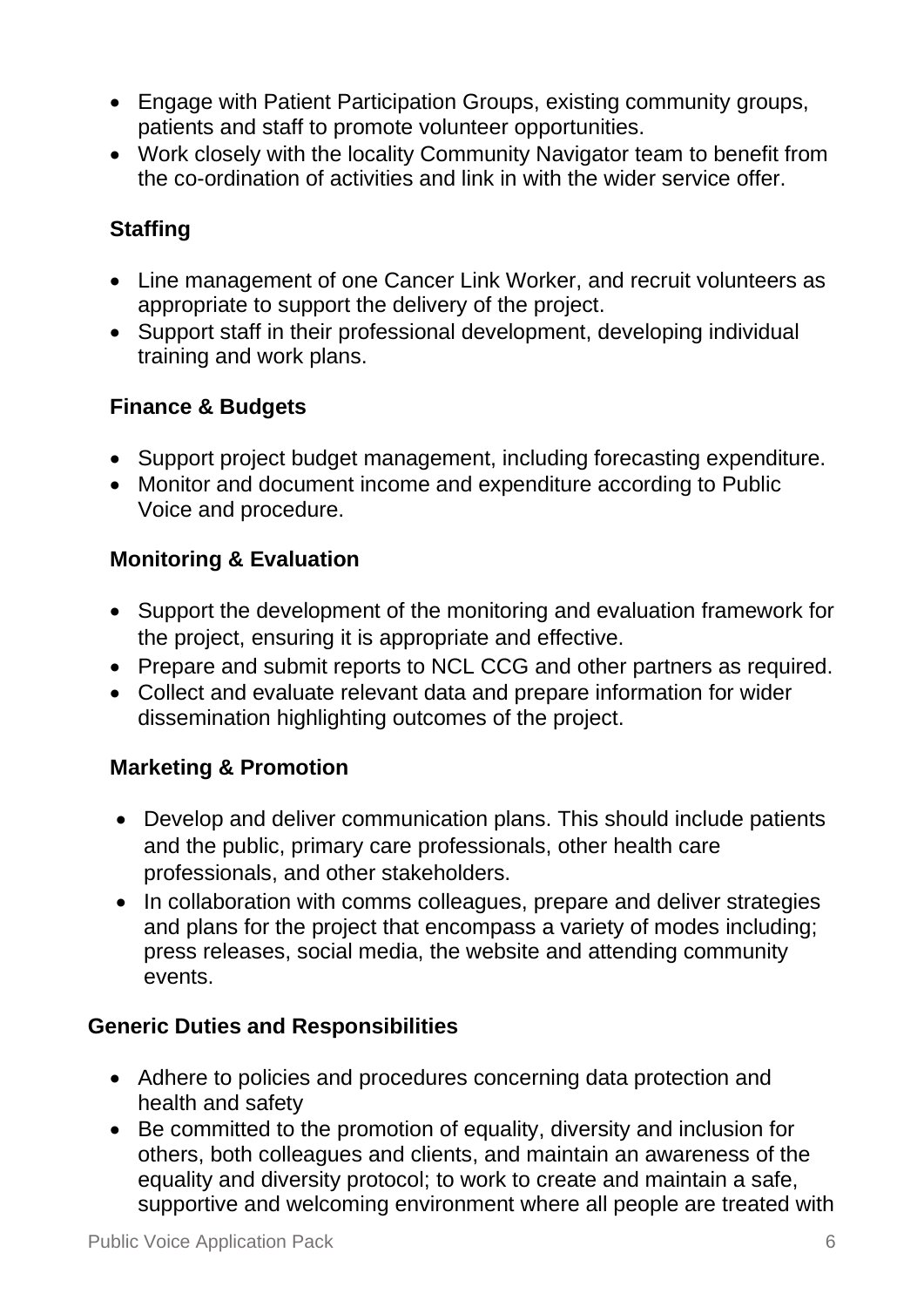dignity and their identity and culture are valued and respected and to report any instances of inappropriate behaviour or discrimination

- To be fully aware of and understand your own, and the projects duties and responsibilities in relation to safeguarding
- Be part of a wider team of Social Prescribing Link Workers who work across a variety of GP Practices in Haringey, and within the Public Voice Team
- Use EMIS to record patient interactions and any actions that come out of your conversations
- To carry out any other reasonable duties and responsibilities within the overall function, commensurate with the grading and level of responsibilities of the post

| <b>Person specification</b>                                      |           |           |  |
|------------------------------------------------------------------|-----------|-----------|--|
| <b>Knowledge and Qualifications</b>                              | Essential | Desirable |  |
| High standard of written and spoken English                      |           |           |  |
| Degree and/or an appropriate professional qualification          |           |           |  |
| or equivalent. (project management or health/nursing)            |           |           |  |
| Training in motivational coaching and interviewing or            |           |           |  |
| equivalent experience                                            |           |           |  |
| Evidence of continued role development                           |           |           |  |
| Knowledge of equalities issues and strong commitment             |           |           |  |
| to the promotion of equality in healthcare                       |           |           |  |
| <b>Experience</b>                                                |           |           |  |
| Relevant leadership/management experience, within                |           |           |  |
| the voluntary sector, NHS or in a similar environment            |           |           |  |
| Proven experience in service improvement and                     |           |           |  |
| development                                                      |           |           |  |
| Experience of working directly in a community                    |           |           |  |
| development context, adult health and social care,               |           |           |  |
| learning support or public health/health improvement             |           |           |  |
| Experience of supporting people with long term                   |           |           |  |
| conditions and/or cancer and their families in a related<br>role |           |           |  |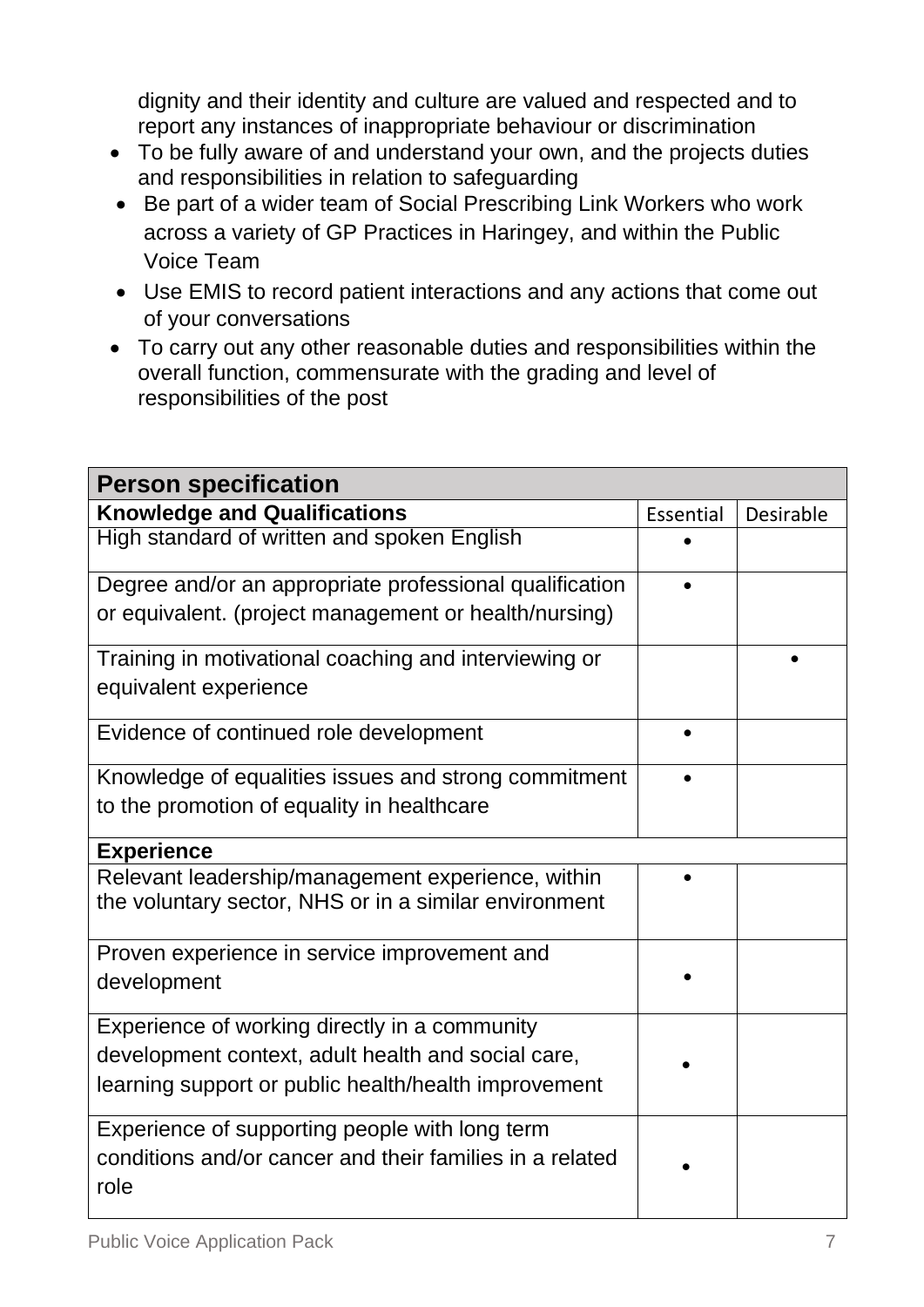| Experience of data collection and using tools to<br>measure the impact of services                                                     |  |  |  |
|----------------------------------------------------------------------------------------------------------------------------------------|--|--|--|
| Experience of partnership/collaborative working and of<br>building relationships across a variety of organisations                     |  |  |  |
| Experience in co-ordinating a patient workload                                                                                         |  |  |  |
| Experience in teaching healthcare workers                                                                                              |  |  |  |
| <b>Skills and Abilities</b>                                                                                                            |  |  |  |
| Project management skills                                                                                                              |  |  |  |
| Proven track record of working under pressure to strict<br>deadlines                                                                   |  |  |  |
| Ability to prioritise effectively                                                                                                      |  |  |  |
| The ability to both work co-operatively with both clinical<br>and non-clinical staff and to develop effective working<br>relationships |  |  |  |
| IT skills. Able to use Microsoft Word, Excel,<br>PowerPoint software to a high standard                                                |  |  |  |
| Ability to show empathy and understand the difficulties<br>faced by people affected by cancer                                          |  |  |  |
| Able to deal with complex and difficult situations                                                                                     |  |  |  |
| Ability to motivate self and others                                                                                                    |  |  |  |
| Ability to produce concise and insightful written<br>materials for senior stakeholders or a broader audience<br>as appropriate         |  |  |  |
| Can create and deliver presentations to a broad range<br>of different stakeholders                                                     |  |  |  |
| <b>Specific Requirements</b>                                                                                                           |  |  |  |
| Meets DBS reference standards and criminal record<br>checks                                                                            |  |  |  |
| Ability to travel across the locality on a regular basis,<br>including to visit people in their own homes                              |  |  |  |